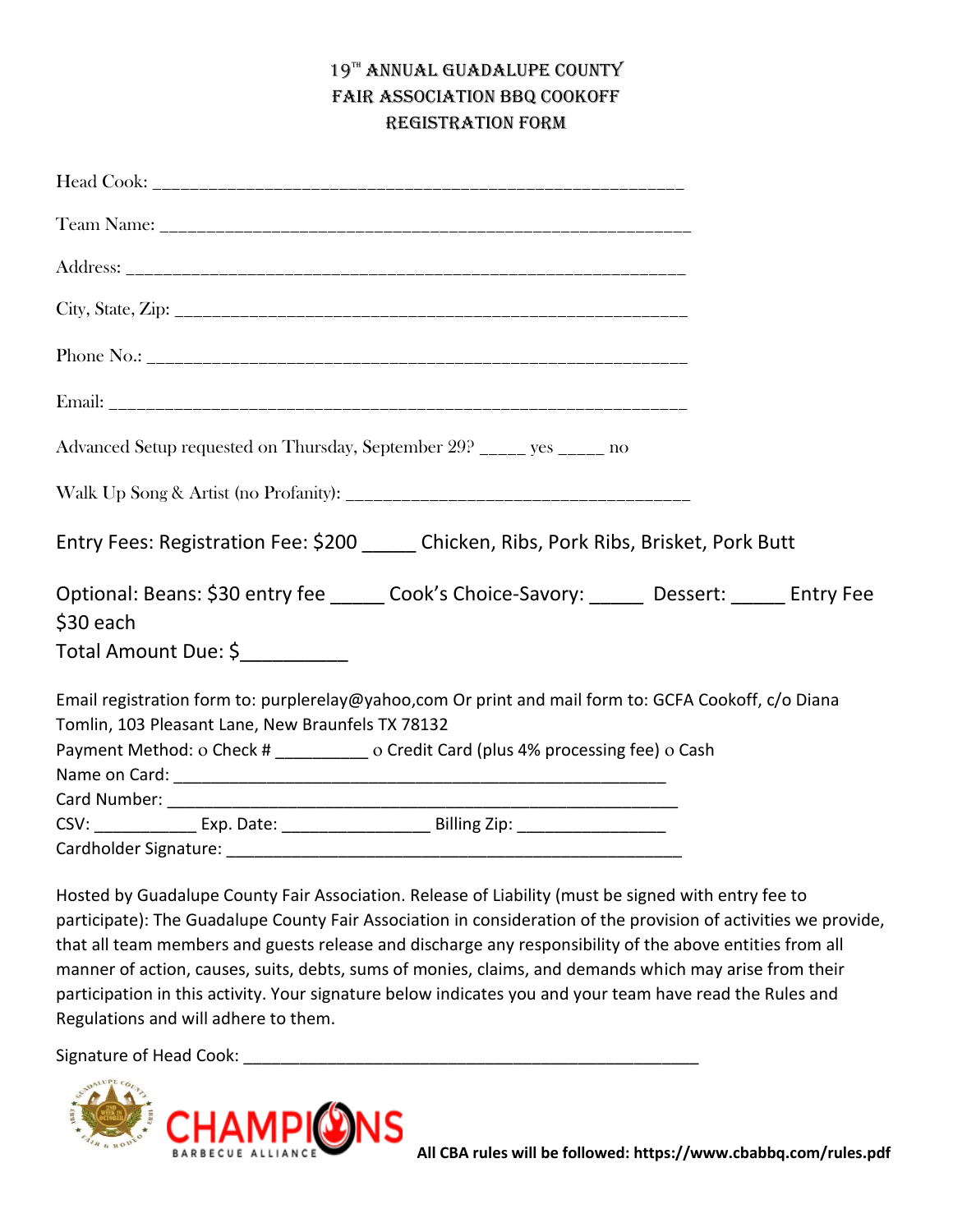## 19<sup>TH</sup> ANNUAL GUADALUPE COUNTY FAIR ASSOCIATION BBQ COOKOFF WEEKEND AGENDA & INFORMATION

DATE: Friday, September 30<sup>th</sup> and Saturday, October 01

LOCATION: Guadalupe County Fair Association Fields 859 Nelda St Seguin, TX 78156

CONTACT INFO: Diana Tomlin, Promoter 830-515-6679 [purplerelay@yahoo.com](mailto:purplerelay@yahoo.com)

## FRIDAY, SEPTEMBER 30

7:30 am Teams start to arrive 6:30 pm Team Captain Meeting & Tray Pick Up 8:00 pm Cook's Choice – Savory 8:30 pm Cook's Choice – Dessert

## SATURDAY, OCTOBER 01

11:00 am Beans 12:00 pm Chicken 1:00 pm Pork Ribs 200 pm Pork Butt 3:00 pm Brisket 3:15 pm KidsQue Check in, Tray & Meat Pick Up 4:15 pm KidsQue Turn In 4:30 pm Silent Auction Ends 4:45 pm 50/50 Card Raffle Ends 4:45 pm Awards